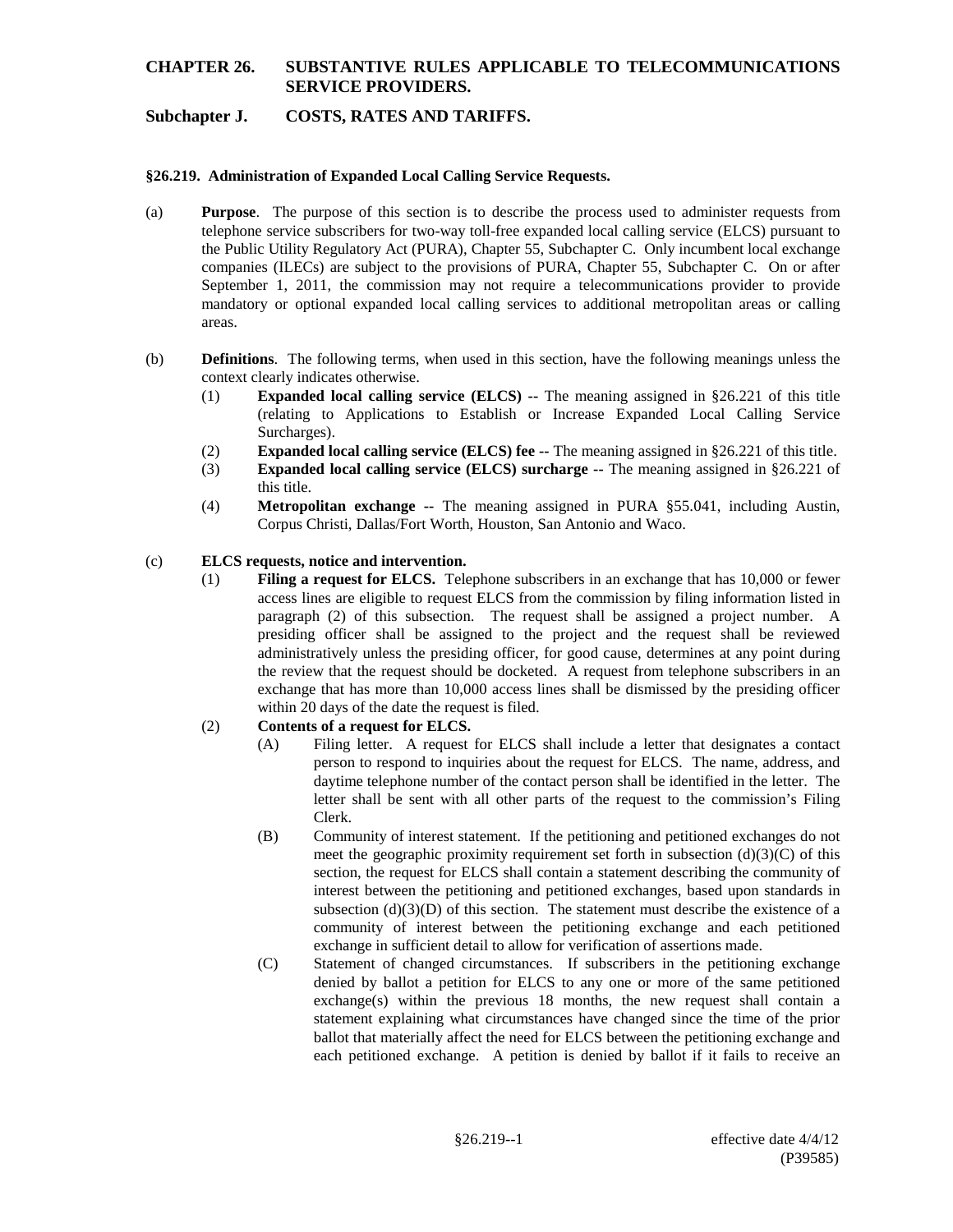### **Subchapter J. COSTS, RATES AND TARIFFS.**

affirmative vote of at least 70% of the voting subscribers in the petitioning exchange.

- (D) Petition.A request for ELCS shall include a petition. A petition may request ELCS between a single petitioning exchange and one or more petitioned exchanges. A petition shall be signed by at least 100 subscribers or 5.0% of subscribers in the petitioning exchange, whichever is less. Each signatory shall include his or her name and telephone number on the petition. Each signature page of the petition for ELCS shall include:
	- (i) the name and telephone number of a petition coordinator, whom signatories may contact for further information about the petition;
	- (ii) the name, area code and prefix of the exchange from which the petitioners receive telephone service (the petitioning exchange);
	- (iii) the name, area code and prefix(es) of exchange(s) to which ELCS is sought (the petitioned exchange(s));
	- (iv) a clear statement that only subscribers in the petitioning exchange may sign the petition;
	- (v) a clear statement that subscribers in the petitioning exchange will be billed a monthly ELCS fee of up to \$3.50 per residential line and \$7.00 per business line for the first five petitioned exchanges granted, with an additional \$1.50 per line for each exchange in excess of five, whether obtained in one or more petitions, in addition to basic local exchange service rates;
	- (vi) a clear statement that there must be an affirmative vote of at least 70% of those subscribers responding within the petitioning exchange as to each petitioned exchange before ELCS can be implemented to that petitioned exchange; and
	- (vii) a clear statement that, in addition to ELCS fees billed to petitioning subscribers, an ELCS surcharge may, if necessary, be billed to that ILEC's Texas customers to recover the costs of implementing ELCS.
- (3) **Notice to affected ILECs**. Within five working days of receipt by the commission of a filed request for ELCS, the commission shall send a copy of the request by certified mail to each ILEC serving either a petitioning or a petitioned telephone exchange.
- (4) **Notice to affected telephone service subscribers**. An ILEC serving a petitioning exchange shall arrange for publication of notice in the petitioning exchange and shall bear the cost of notice as a regulatory case expense. This notice shall be published once, not later than 15 days before ballots are mailed in accordance with subsection (f) of this section, in each local newspaper in the petitioning exchange. The information contained in subsection  $(f)(2)(A)$ -(D) and (F) of this section shall be published. Published notice shall identify the assigned project number, shall include the language in Procedural Rule §22.51(a)(1)(F) of this title (relating to Notice for Public Utility Regulatory Act, Chapter 36, Subchapter C-E, Chapter 51, §51.009; and Chapter 53, Subchapters C-E Proceedings) modified to reflect the appropriate intervention deadline and shall be written in both English and Spanish. Additionally, the presiding officer shall cause notice to be published in the *Texas Register* no later than 15 days before ballots are mailed.
- (5) **Intervention**. The intervention deadline shall be no sooner than ten days after the last date notice is published in the petitioning exchange. On or before the intervention deadline stated in the published notice, any interested person may file a request to intervene in the project. The presiding officer shall rule on a request to intervene in accordance with Procedural Rule §22.103 of this title (relating to Standing to Intervene) within ten days from the date the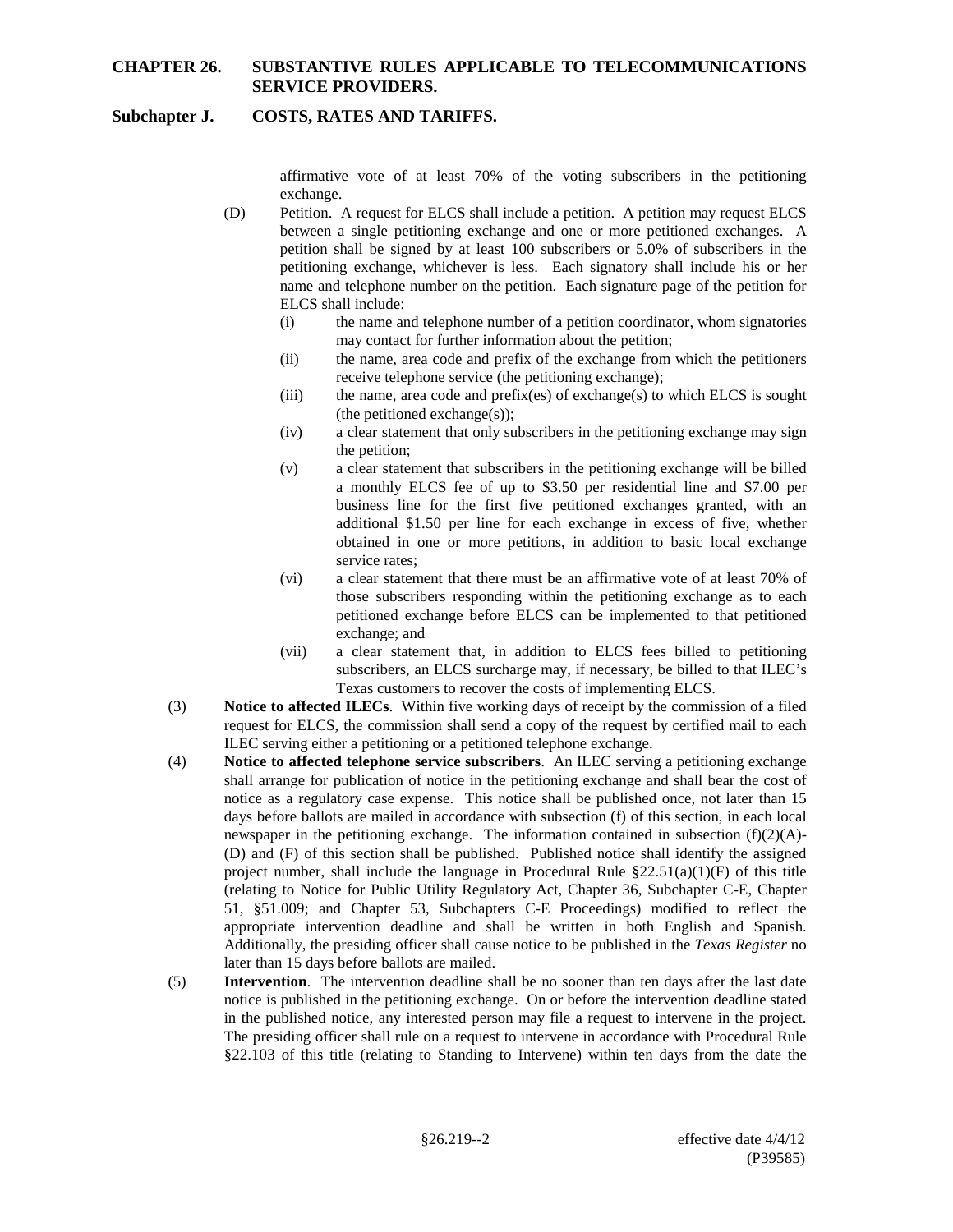## **Subchapter J. COSTS, RATES AND TARIFFS.**

request to intervene is filed with the commission's Filing Clerk. Intervention by an interested person does not by itself require that the project be docketed.

#### (d) **Initial review of a request for ELCS.**

- (1) **Sufficiency.** The presiding officer shall, by order issued within 15 days of the filing of a request for ELCS, determine if the request is sufficient as to the requirements in subsection  $(c)(2)$  of this section. If the presiding officer finds that the request is deficient, the presiding officer shall notify the designated contact person so that the contact person may cure any such deficiencies. Deficiencies in the request for ELCS may be cured within 30 days of its initial filing. If not cured by the subsequent filing of sufficient information within that time, the presiding officer shall dismiss the request in whole, if appropriate, or in relevant part, without prejudice to the filing of another request involving the same petitioning and petitioned exchanges.
- (2) **Changed Circumstances.** The presiding officer shall, by order issued no later than 15 days after the filing of the request for ELCS, determine whether a statement of changed circumstances required by subsection  $(c)(2)(C)$  of this section justifies allowing another ballot sooner than 18 months after the denial by ballot of a prior petition involving the same petitioning and petitioned exchanges. If the presiding officer finds that the statement does not justify allowing another ballot, the presiding officer shall dismiss the request in whole, if appropriate, or in relevant part.

#### (3) **Geographic proximity or community of interest.**

- (A) Distance limitation. ELCS is not available where the most distant central switching offices in a petitioning and petitioned exchange are more than 50 miles apart as measured by using vertical and horizontal (V&H) geographic coordinates.
- (B) Determination. The presiding officer shall, by order issued no later than 15 days after the request for ELCS is filed, determine whether the request satisfies either the geographic proximity requirement set forth in subparagraph (C) of this paragraph or the community of interest requirement set forth in subparagraph (D) of this paragraph. If the presiding officer determines that neither the geographic proximity nor the community of interest requirements are satisfied, the presiding officer shall dismiss the request in whole, if appropriate, or in relevant part.
- (C) Geographic proximity. The geographic proximity requirement is satisfied as to each petitioned exchange if the nearest central switching office in the petitioning exchange is located within 22 miles of the nearest central switching office in the petitioned exchange as measured using vertical and horizontal (V&H) geographic coordinates.
- (D) Community of interest. A community of interest statement shall address situations where the nearest central switching offices in a petitioning and petitioned exchange are more than 22 miles apart and the most distant central offices in a petitioning and petitioned exchange are 50 or less miles apart. A community of interest between a petitioning exchange and a petitioned exchange exists, for purposes of this section, when the community of interest statement includes information demonstrating that the petitioning and petitioned exchanges have a relationship because of schools, hospitals, local governments, or business centers, or that the petitioning or petitioned exchanges have other relationships that make the unavailability of ELCS a hardship on residents of the area.

### (e) **Exemptions.**

(1) **ILEC requests for exemption**. An ILEC serving either the petitioning or the petitioned exchange may file a request for exemption from the potential requirement to provide ELCS.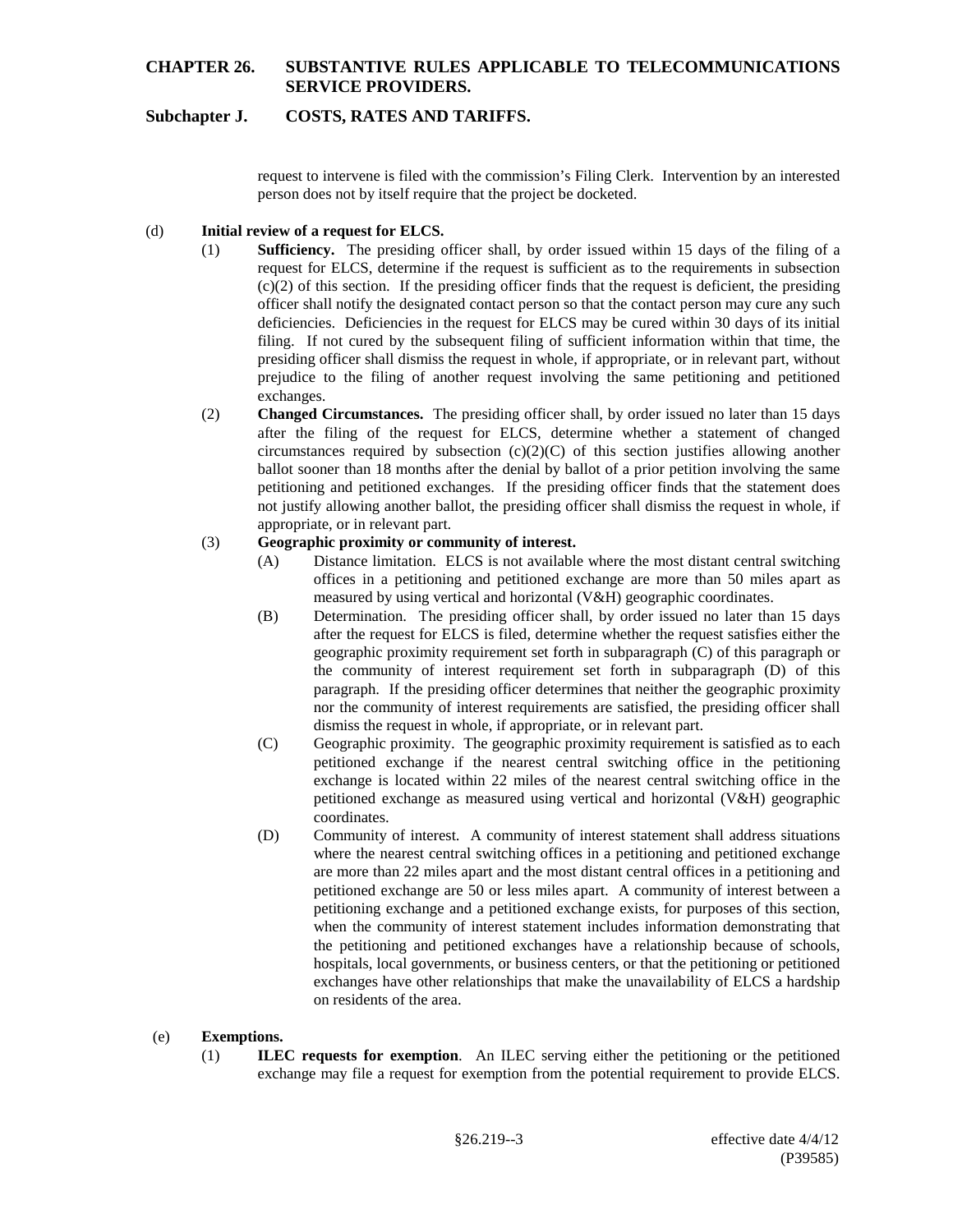## **Subchapter J. COSTS, RATES AND TARIFFS.**

Such requests must be filed no later than 20 days after the filing of the request for ELCS. The request for exemption shall be accompanied by an affidavit identifying in detail which conditions described in paragraph (2) of this subsection exist. If the petition includes more than one petitioned exchange, the request for exemption shall clearly identify which conditions apply to which exchanges. The presiding officer shall look to facts or circumstances existing on the date the ELCS request is filed in determining whether a request for exemption may be granted.

- (2) **Types of exemptions**. The following conditions shall be considered by the presiding officer in determining whether to exempt an ILEC from being required to provide ELCS:
	- (A) the ILEC serves fewer than 10,000 access lines statewide; or
	- (B) the petitioning or petitioned exchange is served by a telephone cooperative; or
	- (C) extended area service (EAS) or extended metropolitan service is currently available between the petitioning exchange and the petitioned exchange(s); or
	- (D) the petitioning or petitioned exchange is a metropolitan exchange as defined in subsection (b) of this section; or
	- (E) it is technologically or geographically infeasible to provide ELCS to the area; or,
	- (F) the request for ELCS proposes to split a petitioning or petitioned exchange.
- (3) **Determination**. If one or more of the conditions described in paragraph (2)(A)-(D) or (2)(F) of this subsection exist, the presiding officer shall, within 40 days after the filing of the request for ELCS, dismiss the request in whole, if appropriate, or in relevant part. If the ILEC requests an exemption based on paragraph  $(2)(E)$  of this subsection, the presiding officer shall, by order issued no later than 40 days after the filing of the request for ELCS, determine whether the ILEC's affidavit sufficiently demonstrates that technology is not available in the marketplace to make ELCS feasible. If the exemption request is granted, the presiding officer shall dismiss the request for ELCS in whole, if appropriate, or in relevant part.
- (f) **Balloting.** If all applicable requirements contained in subsections (c) and (d) of this section are met and no exemption requests are outstanding, the presiding officer shall issue an order directing the ILEC serving the petitioning exchange to begin balloting subscribers in that exchange, and the presiding officer shall notify the designated contact person for the petitioning exchange that balloting will take place.
	- (1) **Cost of balloting.** The cost of preparing and distributing ballots shall be borne by the ILEC serving the petitioning exchange as a regulatory case expense.
	- (2) **Ballot format.** No later than 30 days after the presiding officer's order directing the ILEC serving the petitioning exchange to begin balloting, that ILEC shall distribute a ballot, written in English and Spanish, to each subscriber in the petitioning exchange. The ballot shall require a separate vote from each subscriber for each petitioned exchange. The ballot must be in a standard form approved by the commission and each ballot shall include:
		- (A) a statement explaining ELCS;
		- (B) a statement that subscribers in the petitioning exchange have petitioned to expand the toll-free local calling area into the named exchange(s);
		- (C) a description of the proposed ELCS area, including the name, area code and prefix of the petitioning exchange and each petitioned exchange for which toll-free local calling is sought;
		- (D) a statement that if at least 70% of those subscribers responding vote "yes" as to any petitioned exchange:
			- (i) subscribers in the petitioning exchange will be billed, in addition to the company's local exchange service rates, a monthly ELCS fee of up to \$3.50 per residential line and up to \$7.00 per business line for the first five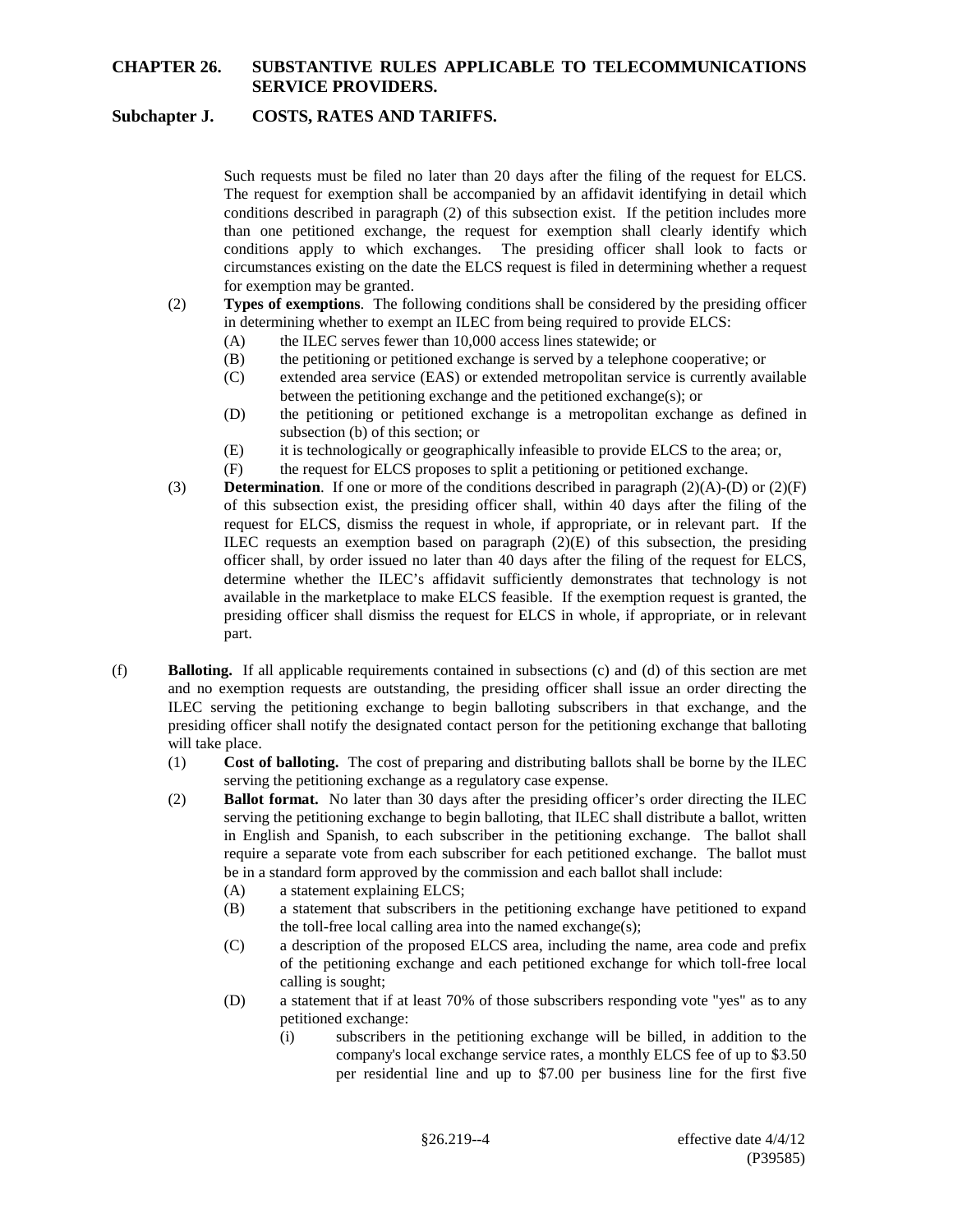## **Subchapter J. COSTS, RATES AND TARIFFS.**

petitioned exchanges granted, with an additional \$1.50 per line for each exchange in excess of five, whether obtained as the result of one or more petitions; and

- (ii) in addition to the ELCS fee billed to petitioning subscribers, an ELCS surcharge may, if necessary, be billed to all of the ILEC's Texas subscribers to recover the costs of implementing ELCS; and
- (iii) the amount of the monthly ELCS fee and ELCS surcharge will depend on the revenue lost and costs incurred by the company providing the service;
- (E) unambiguous instructions for voting, including the following statement in large print: "It is important that you return this ballot. If you are in favor of obtaining Expanded Toll-Free Local Calling to a listed exchange, check the box labeled 'YES' next to that exchange. If you do not want Expanded Toll-Free Local Calling to a listed exchange, check the box labeled 'NO' next to that exchange";
- (F) a statement that a petitioned exchange will be included in the expanded toll-free local calling area only if at least 70% of the petitioning subscribers responding vote affirmatively for ELCS to that exchange;
- (G) the date by which the returned ballot must be postmarked, which shall be 15 days from the date the ballot is mailed to the customer;
- (H) the address to which the ballot should be returned upon completion of voting, identifying the commission as the recipient of returned ballots; and
- (I) a unique identification number assigned by the ILEC serving the petitioning exchange to each subscriber in that exchange.
- (3) **Master list of subscribers**. No later than 35 days after the presiding officer's order to the ILEC serving the petitioning exchange to begin balloting, that ILEC shall submit to the commission a master list of all subscribers within the petitioning exchange in an electronic spreadsheet format prescribed by the commission. The ILEC shall classify the master list as confidential, and the list shall be treated as such under the provisions of the Government Code, Title 5, Chapter 552. The master list shall be arranged sequentially by billing number and shall include for each subscriber in the petitioning exchange:
	- (A) the billing name;
	- (B) the billing number;
	- (C) the service address;
	- (D) the mailing address;
	- (E) the class of service; and
	- (F) the unique identification number assigned to the subscriber by the ILEC
- (4) **Response to balloting**. The commission shall, no later than 15 days after the date stated on the ballot for return of the ballot, notify the presiding officer, the contact person, and affected  $ILEC(s)$  of the results of the ballot by filing a ballot report. The ballot report shall specify the results of the ballot for each petitioned exchange.
	- (A) Affirmative vote.
		- (i) If at least 70% of petitioning subscribers responding vote affirmatively as to any petitioned exchange, the ILEC serving the petitioning exchange shall file with the commission, within 30 days after the filing of the commission's ballot report, an application to establish ELCS fees pursuant to PURA §55.048(b). The ILEC's application shall include the ILEC's proposed implementation schedule and proposed schedule of fees as well as other information described in  $\S26.221(e)(1)-(9)$  of this title (relating to Applications to Establish or Increase Expanded Local Calling Service Surcharges).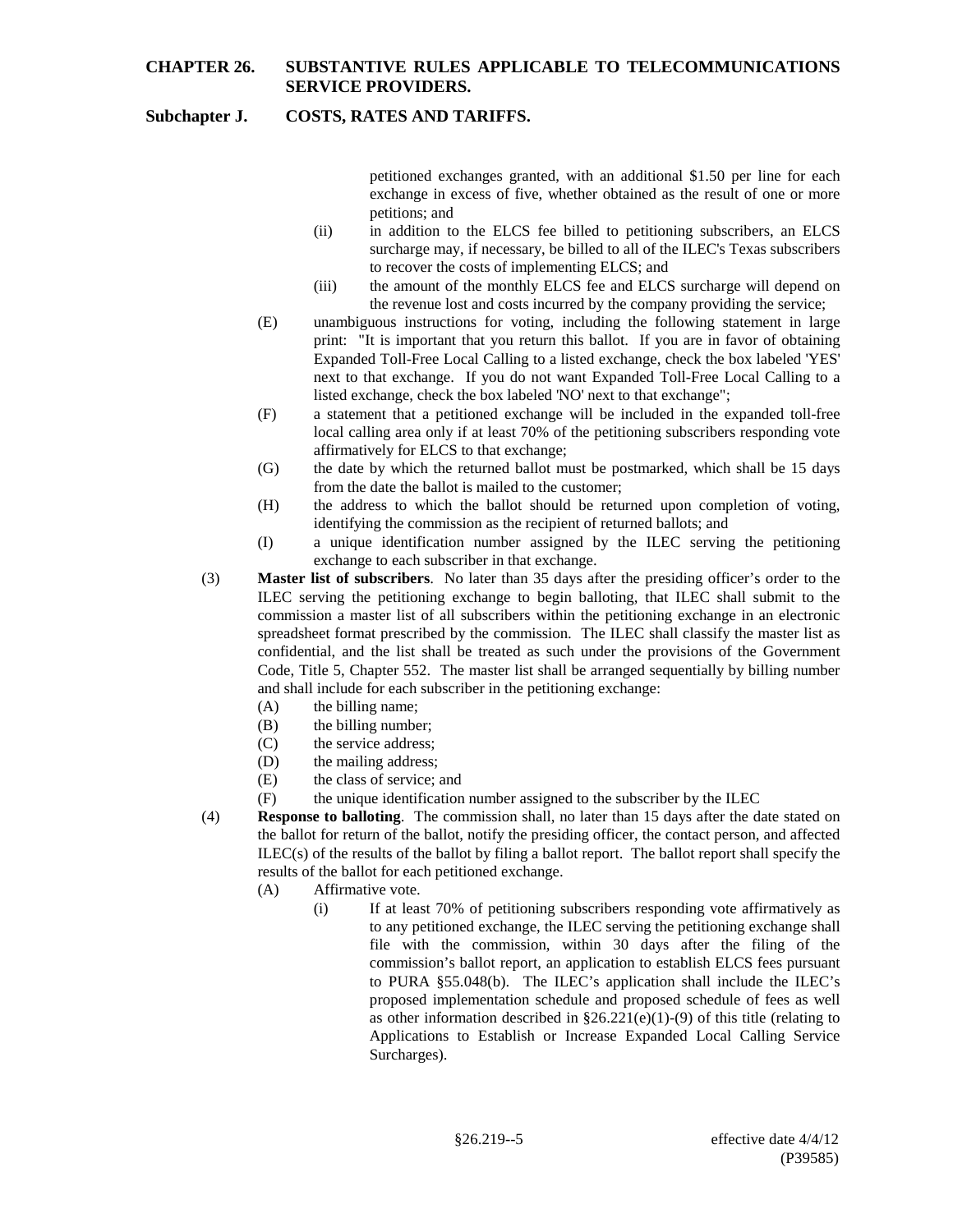# **Subchapter J. COSTS, RATES AND TARIFFS.**

- (ii) The implementation of ELCS shall be scheduled for completion within five months after an order is issued by the presiding officer acknowledging the ballot results. The ILEC shall explain and justify the reasons for any implementation delay beyond five months.
- (iii) No later than 15 days after the ILEC's filing of its application to establish ELCS fees, the presiding officer shall issue an order granting interim approval of the ILEC's proposed fees, which may be billed as of the first billing cycle following implementation of ELCS from the petitioning exchange. All fees given interim approval are subject to refund.
- (iv) No later than 30 days after the ILEC's filing of its implementation schedule, the presiding officer shall issue an order approving, modifying, or denying the schedule.
- (B) Negative vote. If less than 70% of those responding vote in favor of ELCS to a petitioned exchange, the presiding officer shall, within 10 days after the filing of the commission's ballot report, deny the request for ELCS to that specific petitioned exchange.
- (g) **Calculation of ELCS Fees.** ELCS fees shall be calculated using the formula described in this subsection unless the presiding officer, for good cause, modifies the formula. Key formula terms are defined in §26.221(b) of this title.
	- (1) **Regulatory case expenses.** In accordance with PURA §55.048(d), an ILEC may not recover regulatory case expenses under this subsection by surcharging petitioning subscribers.
	- (2) **ELCS fee formula**. First, sum lost revenues and costs incurred to determine the ILEC's annual ELCS requirement. Divide the annual ELCS requirement by 12 to obtain the monthly requirement, which is the numerator. Second, obtain the most current count of access lines in the petitioning exchange. Multiply the number of business lines by two. Add the doubled business lines to the number of residential lines. This total is the denominator. Third, divide the numerator by the denominator to obtain the monthly ELCS fee per residential line. Multiply the monthly ELCS fee per residential line by two to obtain the monthly ELCS fee per business line. Round ELCS fees up or down to the nearest penny.
	- (3) **ELCS fee maximums**. The monthly ELCS fee per residential line shall not exceed \$3.50 for up to five petitioned exchanges. The monthly ELCS fee per business line shall equal twice the monthly ELCS fee per residential line; however, the monthly ELCS fee per business line shall not exceed \$7.00 for up to five petitioned exchanges. For each additional petitioned exchange beyond five, the monthly ELCS fee shall not exceed an additional \$1.50 per residential or business line.
	- (4) **ELCS surcharge**. If ELCS fees do not recover the annual ELCS requirement, an ILEC may request establishment of an ELCS surcharge under §26.221 of this title.
- (h) **Docketing.** Within 30 days of the issuance of an order under subsection (f)(4)(A)(iii) of this section granting interim approval of fees to be billed by the ILEC serving the petitioning exchange, any intervenor or the commission may request that the presiding officer docket the project. Docketing may be requested in order to allow further investigation of the ILEC's application or, for good cause shown, any other reason. Upon receipt of a request for docketing, the presiding officer shall docket the project and shall establish a procedural schedule. Upon docketing, discovery may commence in accordance with the commission's Procedural Rules, Chapter 22, Subchapter H of this title (relating to Discovery Procedures).
- (i) **Final approval.** If no request for docketing is timely filed under subsection (h) of this section, the presiding officer shall, within 60 days after the order granting interim approval of fees, issue an order